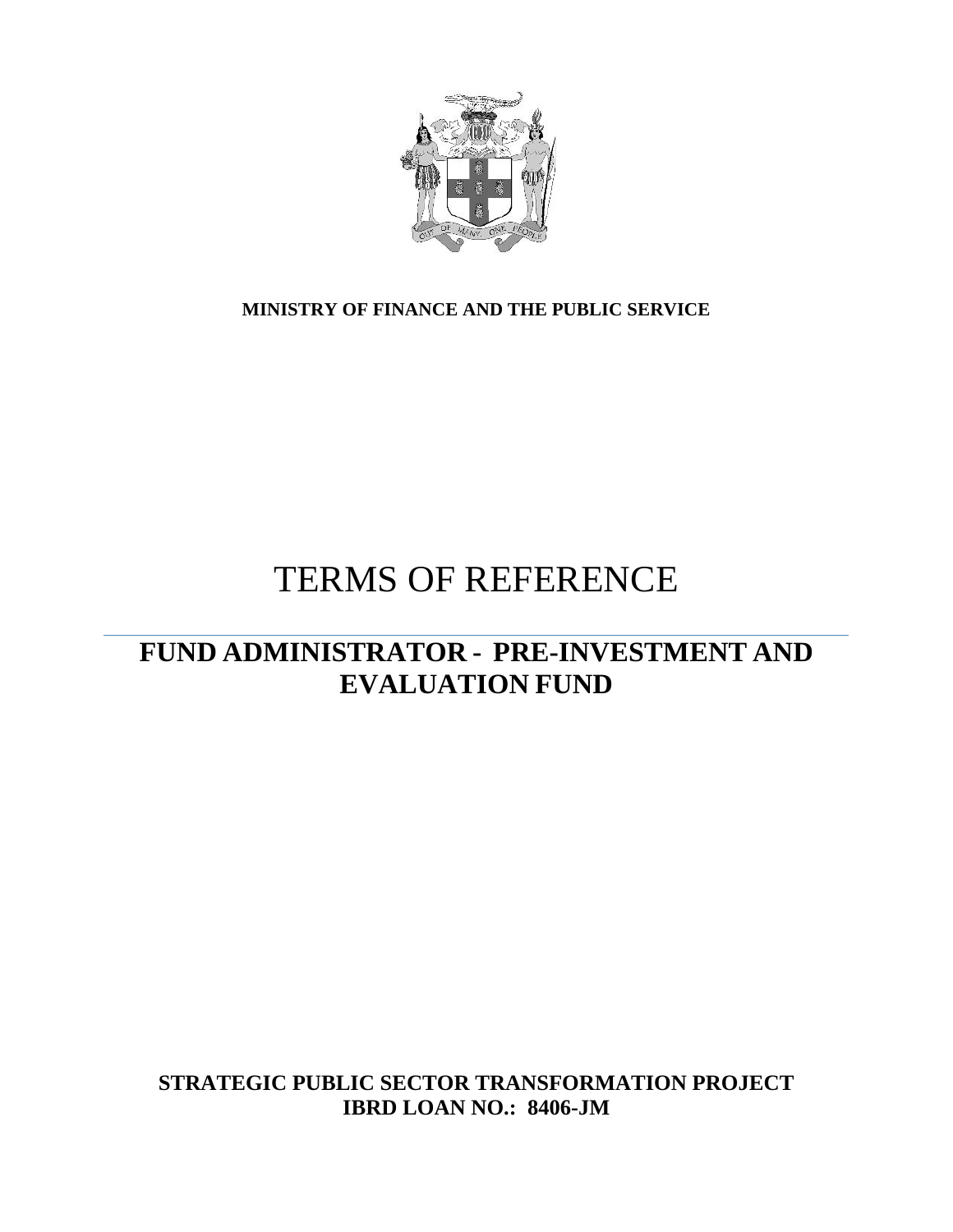# **BACKGROUND**

#### **1. RATIONAL FOR THE CREATION OF A PUBLIC INVESTMENT MANAGEMENT SYSTEM (PIMS) IN JAMAICA**

The Government has committed to strengthen Jamaica's public investment management system, as part of a comprehensive public financial management (PFM reform) agenda. This reform has seen the incorporation of public investment management as part of an enhanced fiscal governance framework that seeks to increase fiscal surpluses over time and concurrently reduce the debt to gross domestic product (GDP) ratio so that public resources can be allocated to public investment and other activities that have the potential to contribute to growth in the economy.

Public investment projects are **"***investments that require planning, execution, monitoring and evaluation carried out as an integrated set of activities aimed at meeting a development objective, at a specific cost and within a defined timeframe***"** *(Section 48A, FAA Act Amendments 2014)*. The Financial Administration and Audit Act (FAA Act) (Amended),  $2014<sup>1</sup>$  sets out the elements of the strengthened Public Investment Management System (PIMS) which will seek to create a *common framework for the preparation, appraisal, approval and management of all public investments in Jamaica, irrespective of the source of funding or procurement and implementation modalities.* A key element of the system is the Public Sector Investment Programme (PSIP); a rolling 5 year plan of Cabinet approved public investment projects.

#### **The Objectives** of the PIMS are to:

- **Promote growth** and development and encourage capital formation for future investment
- **Maximize efficiency of public investment** "through better selection and management of investment expenditure."
- **Improve** the quality of social and economic infrastructure in the country.

PIMS is an integrated approach to managing the public investment portfolio and projects, which is:

- **Extensive**; extends across all public entities and sectors
- **Inclusive**; includes all type of public sector expenditures (actuals and contingencies)
- **Complete**; covers all steps and phases that a project has to complete through its productive life, including the interaction with other administrative systems (budget, treasury, procurement, human resources, others).
- **Strategic**; all projects and overall portfolio will be selected and oriented to add value to a larger development purpose

<sup>&</sup>lt;sup>1</sup> Gazette  $31<sup>st</sup>$  day of March 2014, enacted April 1, 2014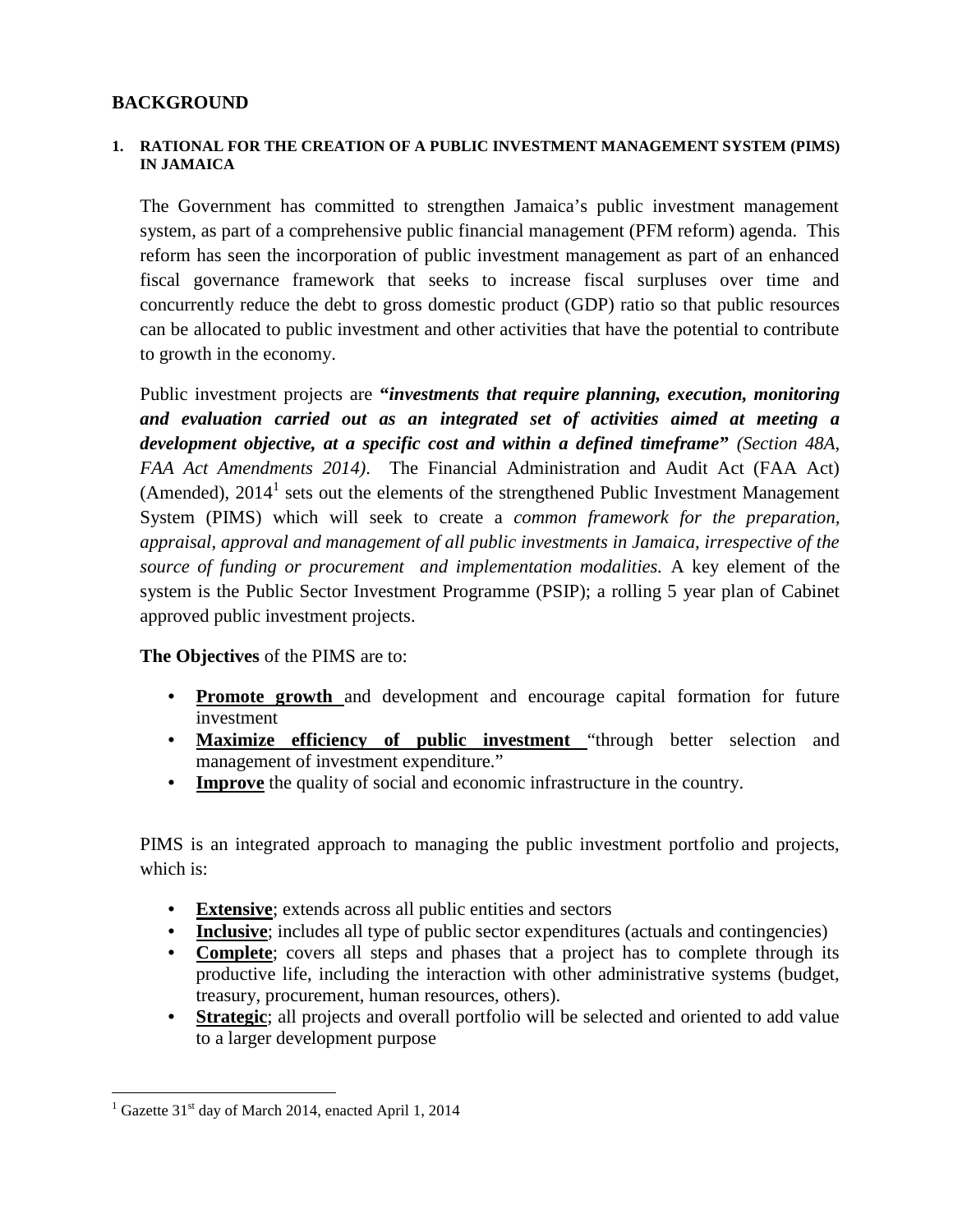#### **2. STRATEGIC PUBLIC SECTOR TRANSFORMATION PROJECT**

The Project Development Objective (PDO) is to strengthen public resource management and support selected public sector institutions in facilitating a more enabling environment for private sector growth.

#### **COMPONENTS**

| Component I.<br>(PIMS) | : Strengthening the Public Investment Management System                             |
|------------------------|-------------------------------------------------------------------------------------|
| Component II.          | : Strengthening the Budget Preparation Process and Results Based<br>Budgeting (RBB) |
| Component III.         | : Adaptive Public Sector Approaches to Promote Fiscal Sustainability                |
| Component IV.          | : Strengthening Property Tax Compliance and Administration.                         |
| Component V.           | : Fostering Industrial Growth and Trade Facilitation                                |
| Component VI.          | : Project Management                                                                |

#### **COMPONENT I**

The objective of this component is for the PSIP to incorporate public investment projects with estimated five-year operating and maintenance costs fully linked to long term development goals and medium-term priority areas.

This component will support the GOJ reform efforts through the following activities: (i) migration of the current web-based database to a robust platform to manage all information about public investment across the project cycle and linked to the budgeting and financial systems of the country (expected to be compiled into IFMIS); (ii) design and implementation of a public investment management training program for public sector; (iii) reviewing legislation and carrying out dissemination activities to integrate the PIMS with the administrative systems (including procurement and human resources); (iv) strengthening monitoring through Citizens Participation; (v) designing a fund for the funding of pre-investment financial and economic analysis and post-investment evaluations of the Borrower's public investments; and (vi) provision of technical assistance for the implementation of the Public Financial Management Action Plan.

#### **3. EXECUTING AGENCY OF THE PROJECT**

The executing agency for the project is the Ministry of Finance and Planning (MOFP) and Project Implementation Unit (PIU) is established within the MOFP to implement the project. The project will support activities across selected service delivery ministries, departments, and agencies (MDAs), particularly for components I, II and III with significant coordination efforts that will be contributed by the Public Expenditure Division in MOFP and the Planning Institute of Jamaica (PIOJ). The Tax Administration of Jamaica reporting to MOFP and possibly together with inter-alia but not limited to National Land Agency (NLA) which reports to Ministry of Water, Land, Environment and Climate Change as well as the local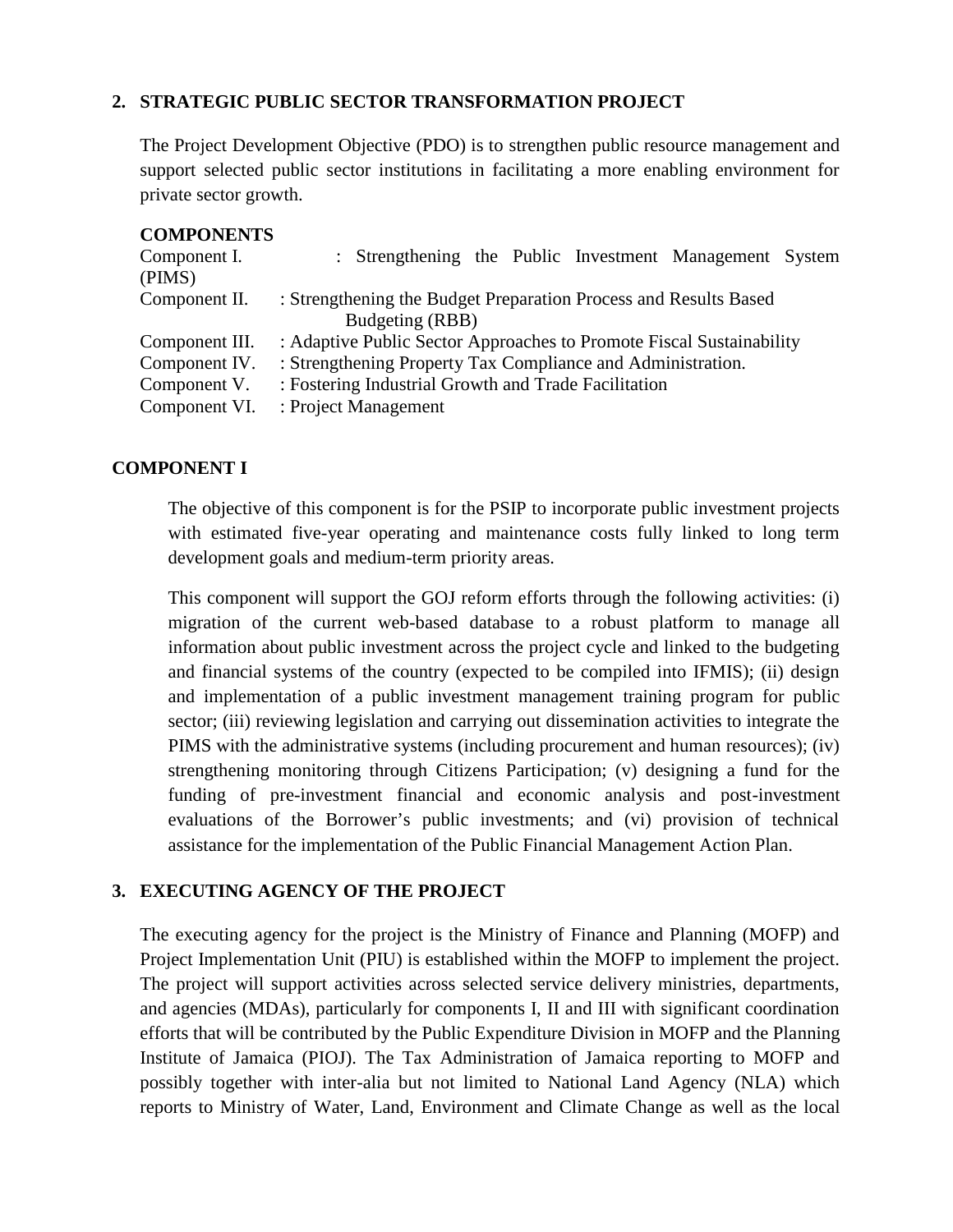governments will be the key actors under component IV in the effort to improve the property tax administration.

# **4. THE PUBLIC INVESTMENT MANAGEMENT COMMITTEE (PIMC)**

Under Section 48 B (2) D of the amendments a Public Investment Management Committee is to be appointed to:

- Screen all investment proposals for feasibility and consistency with government's strategies and objectives
- Review all projects for technical, financial, economic and environmental feasibility
- Prioritisation of projects for financing and recommending to Cabinet their inclusion in the Public Sector Investment Programme, and
- Reviewing project performance, monitoring risks to the achievement of objectives and continued relevance to government's policy priorities

# **5. GENERAL FEATURES OF THE PIMC**

The main role of the Committee is to review/screen projects which are submitted for consideration for inclusion in the PSIP; review the recommendations of the PIMSEC concerning these projects and take a decision to approve, defer for further work or reject.

The two main functions of the PIMC in supporting this model are:

**Project Approval -** this is to ensure that project concepts and proposals are aligned with policy objectives and that submitted projects are technically, economically, and financially viable. Project approval is done in two phases

- **Phase one** Project concepts/ideas are assessed for alignment with policy positions as articulated in the PSIP Policy Paper, the Medium Term Social and economic Framework and the National Development Plan Vision 2030. It is after this approval that projects are approved to be fully designed.
- **Phase two** Project documents are appraised for financial and relevance approval, Funding agency for feasibility analysis, and submitted to Cabinet for final approval and inclusion in the PSIP.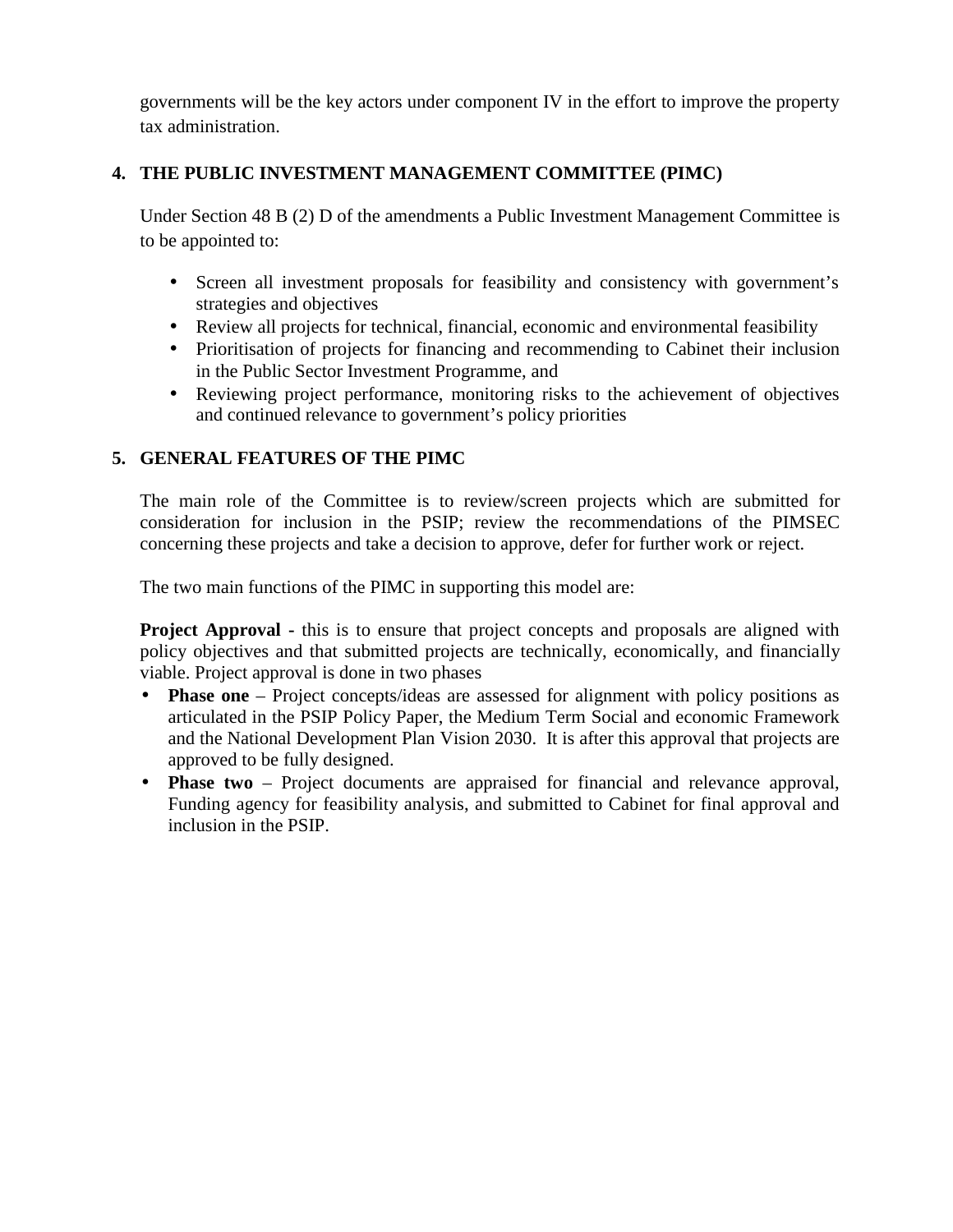#### **6. PIMS SECRETARIAT AS INSTITUTIONAL SUPPORT FOR PIMC**

The role and the responsibilities of the PIM Committee and the PIM Secretariat are laid out in the Fourth Schedule of the Financial Administration and Audit (Amendment) Act 2014 hereinafter referred to as 'the Act'.

The PIM Committee (PIMC) and the PIM Secretariat (PIMSEC) have both been given central roles in the new PIM system. The establishment of these bodies and clarity about their roles and responsibilities is all the more critical since they exist currently in name only through the Act.

It is intended that PIMC will be the principle authority on PIMS in Jamaica and as such will be a key adviser to the Cabinet in terms of their executive decision making regarding the PSIP, in terms of which projects are included and which ones are not.

PIMSEC directly supports the work of PIMC and as such has a pivotal role in the whole system. It is PIMSEC that is the 'Gatekeeper' of the entire system. Its primary objective is to provide focus, co-ordination and direction to the PIM system and in doing so, improve the quality of the projects that are approved for funding whilst at the same time weeding out unsuitable or unaffordable projects early before they can waste the country's limited resources. Like PIMC, it has no executive powers, only an advisory role; therefore it can only be sustainable if it achieves credibility and respect. This will happen if its decisions, based objectively on policy and supporting data, are in the main accepted by PIMC and, subsequently, the Cabinet.

Whilst all project proposals have to pass through the PIMSEC to stand any chance of approval and funding, the PIMSEC reports to the PIMC with its technical recommendations. The PIMC in turn reports to and makes recommendations to the Cabinet, which legally has executive authority on the PSIP. Under the revised legislation, Projects cannot enter the PSIP without Cabinet approval.

#### **7. OUTPUTS OF THE PIMSEC SUPPORT TO THE PIMC**

Through effective oversight of the PSIP and partnership with MDAs the main outputs of the deliberations of the PIMC are:

- a. **Viable Project Proposals for inclusion in the PSIP –P**rojects that are ready for implementation after being appraised and assigned financing through Bi-lateral, Multi-lateral, Public Private Partnership or the Budget resources of Ministries, Departments and Agencies
- b. **Public Investment Performance Reports** This is a comprehensive performance report on the Government's PSIP which is produced periodically by the Minister of Finance and Planning.
- c. Administration of the PIMS through the Reports to Cabinet; Endorsed PSIP Policy Paper; Reports on ex-post evaluation of projects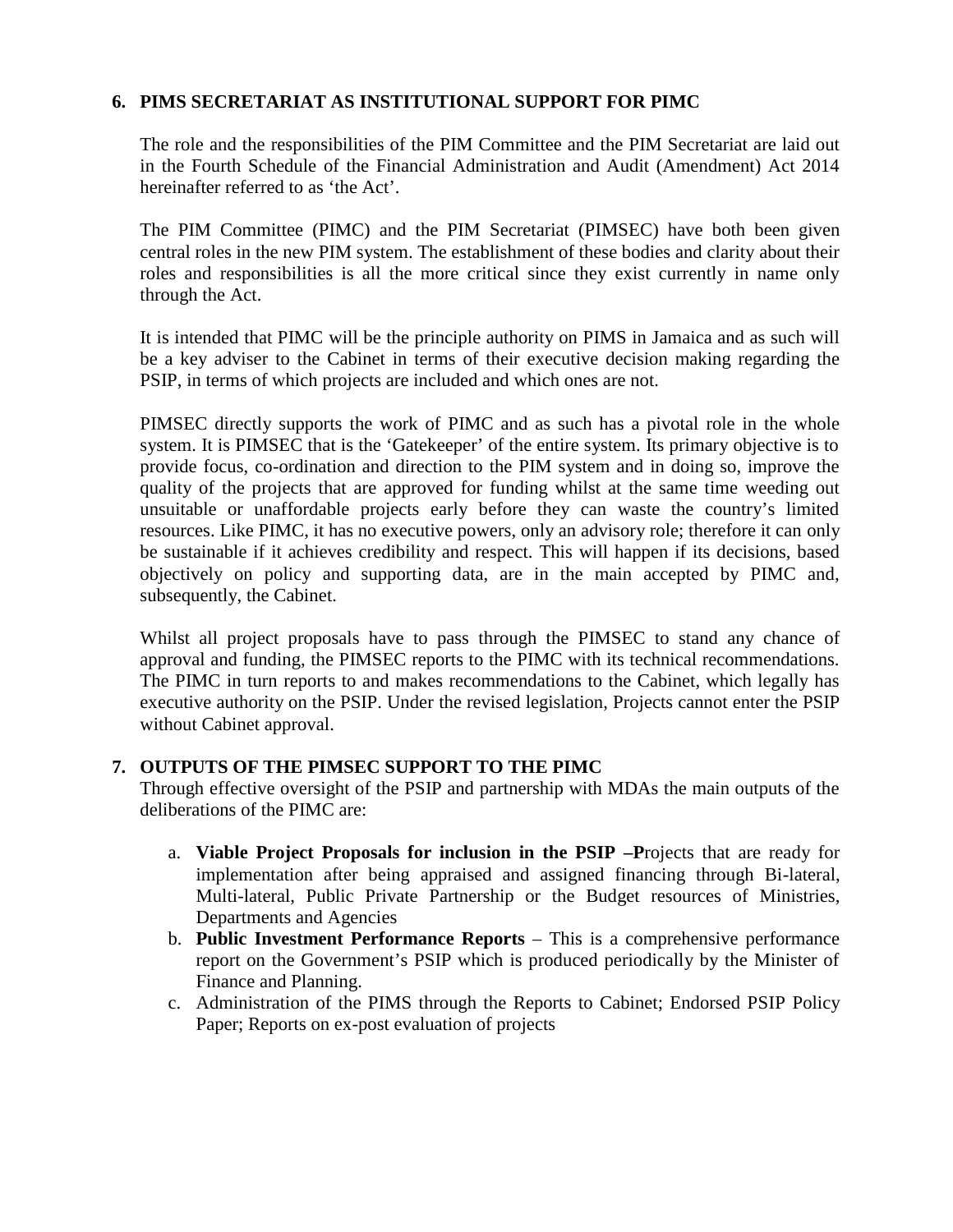#### **8. PRE INVESTMENT AND EVALUATION FUND**

The PIEF is a tool to assist the Government of Jamaica in the implementation of the Public Investment Management System (PIMS). More specifically, the fund will facilitate and provide resources for the implementation of technical assistance activities for the design, monitoring and evaluation of PIM Projects. These are projects that have been identified as having the capacity to deliver sound investments in quality infrastructure and public services. The fund will also assist in establishing a structure where limited public resources are allocated in the most efficient and effective manner.



**The fund will provide support to Ministries, Department, Agencies (MDAs) and Public Bodies in the development of sound project concepts using evidenced based approaches as well as the formulation of business cases/project proposals for the support of projects that are to be considered for inclusion in the Public Sector Investment Programme**



**The PIEF will also support the work of the PIM Secretariat (PIMSEC), the Planning Institute of Jamaica (PIOJ) and the Ministry of Finance in monitoring the efficiency and effectiveness of the PSIP. This is to identify performance issues in active projects PIMSEC** and provide information on possible remedial actions to strengthen the efficacy of PSIP.



**The fund will support ex-post evaluations as a means of ensuring that lessons learned in the design and implementation of existing projects will benefit future developments.**

The Minister of Finance through the Public Investment Management Committee has overall responsibility for PIEF and will provide policy advice and direction on the implementation actions that are to be supported by the Fund, however, the PIMSEC, as the Secretariat to the PIMC, will be responsible for the day to day management and administration.

#### **GOAL AND OBJECTIVES OF THE PIEF**

The specific goal of the PIEF is to support the outcomes of Public Investment Management System in Jamaica through better designed and rationalised projects, and ultimately, an efficient and effective Public Sector Investment Programme. This will be achieved through the following objectives:

1. To provide technical assistance and other support for the evidenced based design and development of strategic projects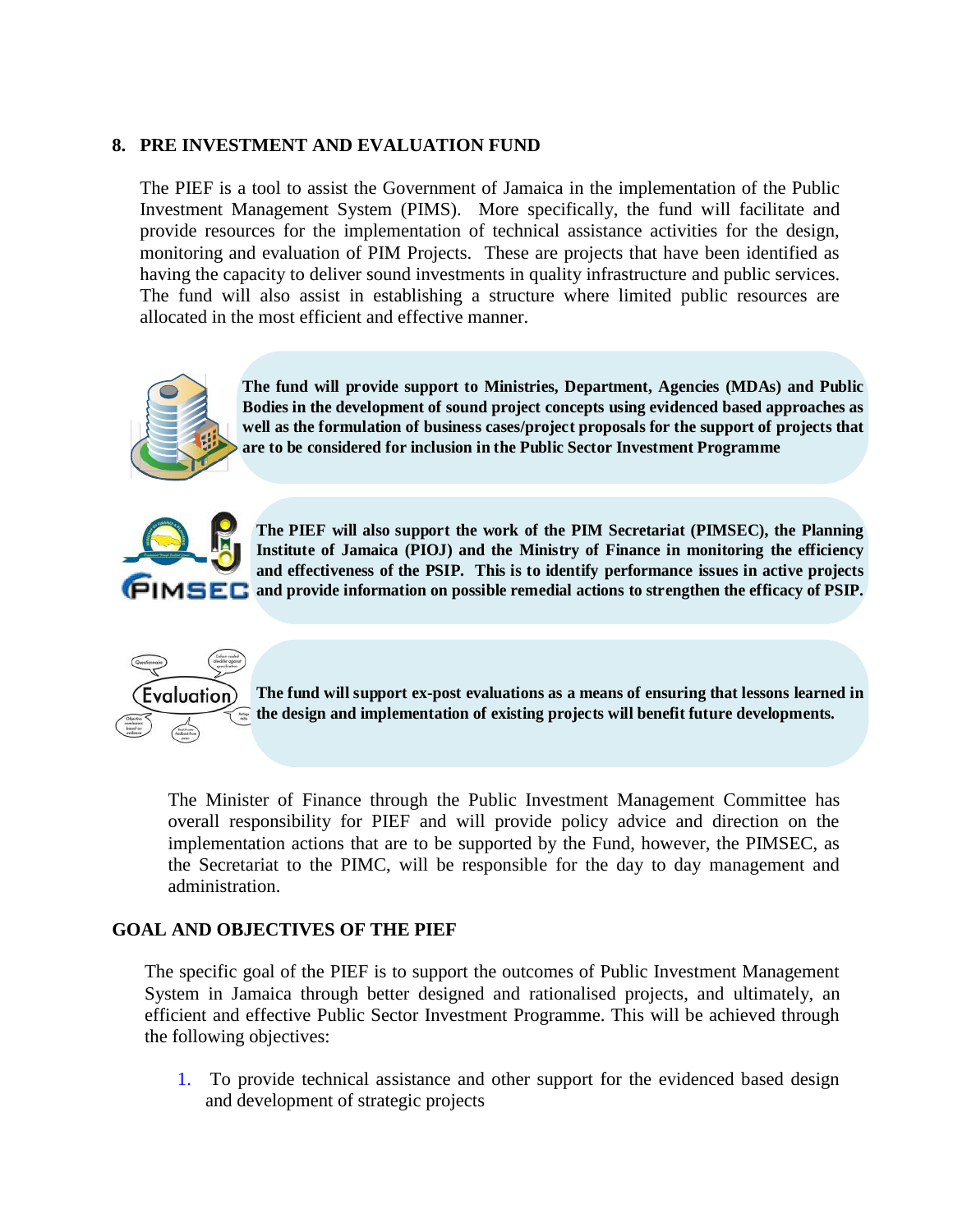2. To facilitate the assessment and evaluation of PIM projects either during or after implementation.

#### **GOVERNANCE OF THE PIEF**

- **1.** The ultimate owner and responsible person for the PIEF is the Financial Secretary in the Ministry of Finance and Public Service.
- **2.** The PIEF will be overseen by the PIM Committee (PIM Com) of the Government of Jamaica.
- **3.** The PIEF is to be managed and administered by PIMSEC, however, fiduciary support will be provided by the Strategic Public Sector Transformation Project (IBRD Loan # 8406JM) for the period of the project after which the full responsibility for the fund will be that of the PIMSEC.
- **4.** The administration of the PIEF under the Loan will be facilitated by the PIU of the Strategic Public Sector Transformation Project and will therefore be subjected to the procurement and financial management procedures of the Bank as outlined in the Operations Manual of the project.

#### **9. OBJECTIVES OF THE ASSIGNMENT**

The consultant will be required to manage the day to day operations of the PIEF ensuring the timely and effective delivery of services as outlined in the operational procedures of the Fund. The Officer will also be responsible for providing administrative support to the Technical Review Committee and the Public Investment Management Committee, ensuring that decision related to the Fund are implemented.

#### **10. SCOPE OF WORK**

The coordinator will be responsible for the day to day administration of the fund and will ensure that the fund is viable and can achieve the stated objectives.

The officer will be responsible for the coordination of the agreements with proposing entities ensuring that these agreements are in congruence with the tenets of the PIEF and the PIMS Process in general.

The officer will be responsible for the administration of the application process ensuring that applications for financing are reviewed in a timely manner.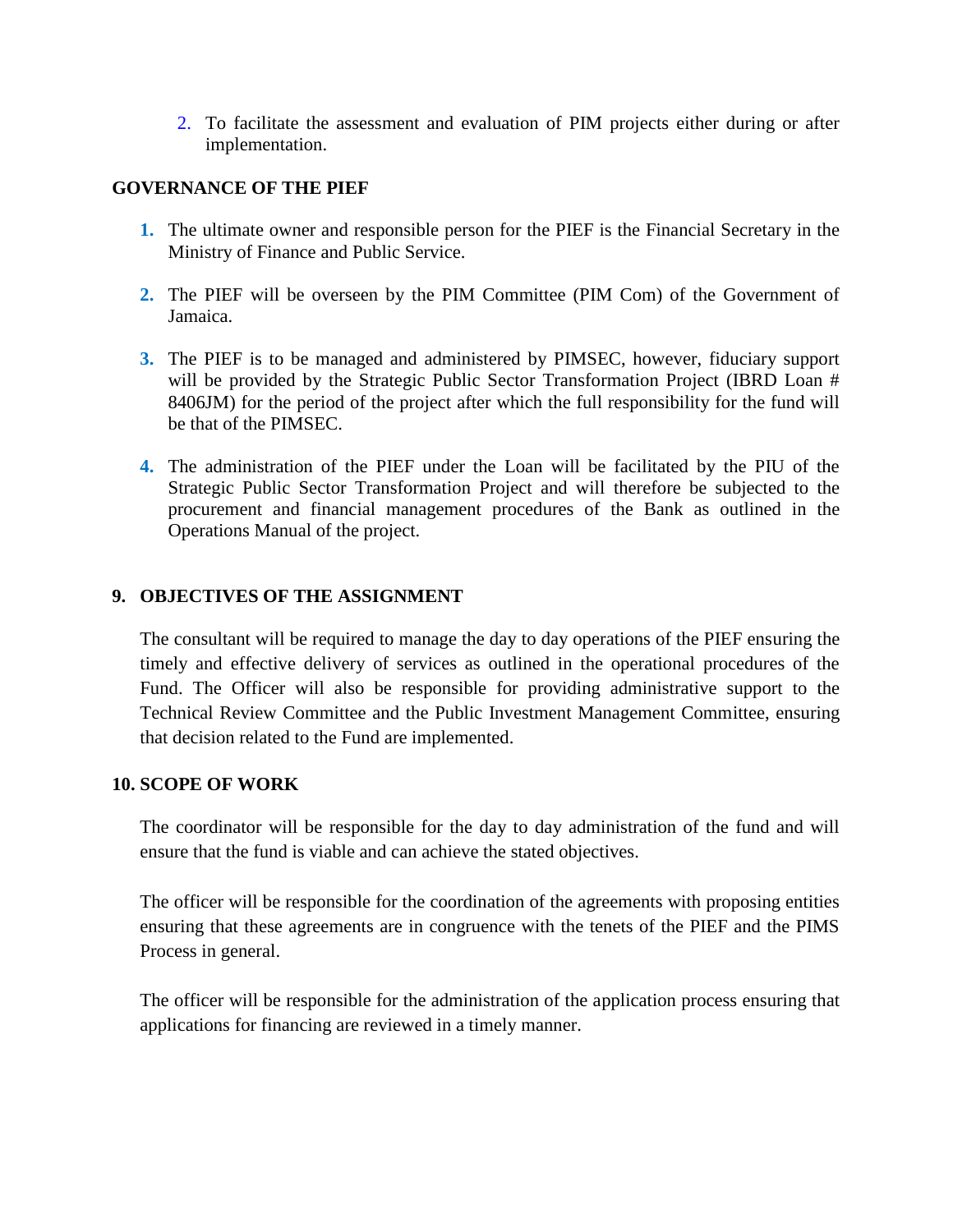The Officer will also undertake all procurement functions for Grants and will provide support to the PIMSEC in the administration of the procurement process in accordance with the processes and procedures of the donor agency from which the PIEF is being funded.

The offer is responsible for drafting and administering the contracts that will be let under the PIEF and will be responsible for ensuring that proposing authorities maintain and fulfil their obligations under the relevant agreements.

The Officer will also:

- 1. Develop and administer the workplan for the Fund
- 2. Manage the Communication of fund achievements, process and procedures
- 3. Finalise and update the operational procedures of the PIEF
- 4. Advise Proposing Authorities on the process of applying for PIEF funding;
- 5. To receive initial requests for applications and consider their validity,
- 6. To ensure the PIEF is able to meet the demand for project support;
- 7. To administer the disbursements and receipts of the PIEF in a manner to be expected of public monies and in conjunction with all legal requirements;
- 8. To keep records of all activities, disbursements and receipts of the PIEF and report them to the PIM Com at least every 6 months and to make them freely available at request to anyone with a legitimate interest in the PIEF;
- 9. To appoint consultants to specific assignments on behalf of Proposing Authorities;
- 10. To make payments for satisfactorily completed assignments approved by the Proposing Authorities;
- 11. To keep any administrative costs to the absolute minimum; and
- 12. To ensure the sustainability of the PIEF through good management of disbursements and effective charges to be raised against successful projects.

#### **11. DELIVERABLES**

Twenty Four (24) Monthly reports detailing: (a) the progress of the establishment of the PIEF; (b) the progress of the implementation of activities under the Fund; and (c) Status report on all fiduciary matters to include a procurement report and disbursement reports.

# **12. CHARACTERISTICS OF THE CONSULTANCY**

- Level of effort: Full time level of effort of Two Years will be required, in the first instance.
- Duration of contract: The Consultancy will begin in March2017.
- Location: Jamaica
- Type of Consultancy: Individual Consultant.
- Type of contract: Lump sum (with monthly payments).